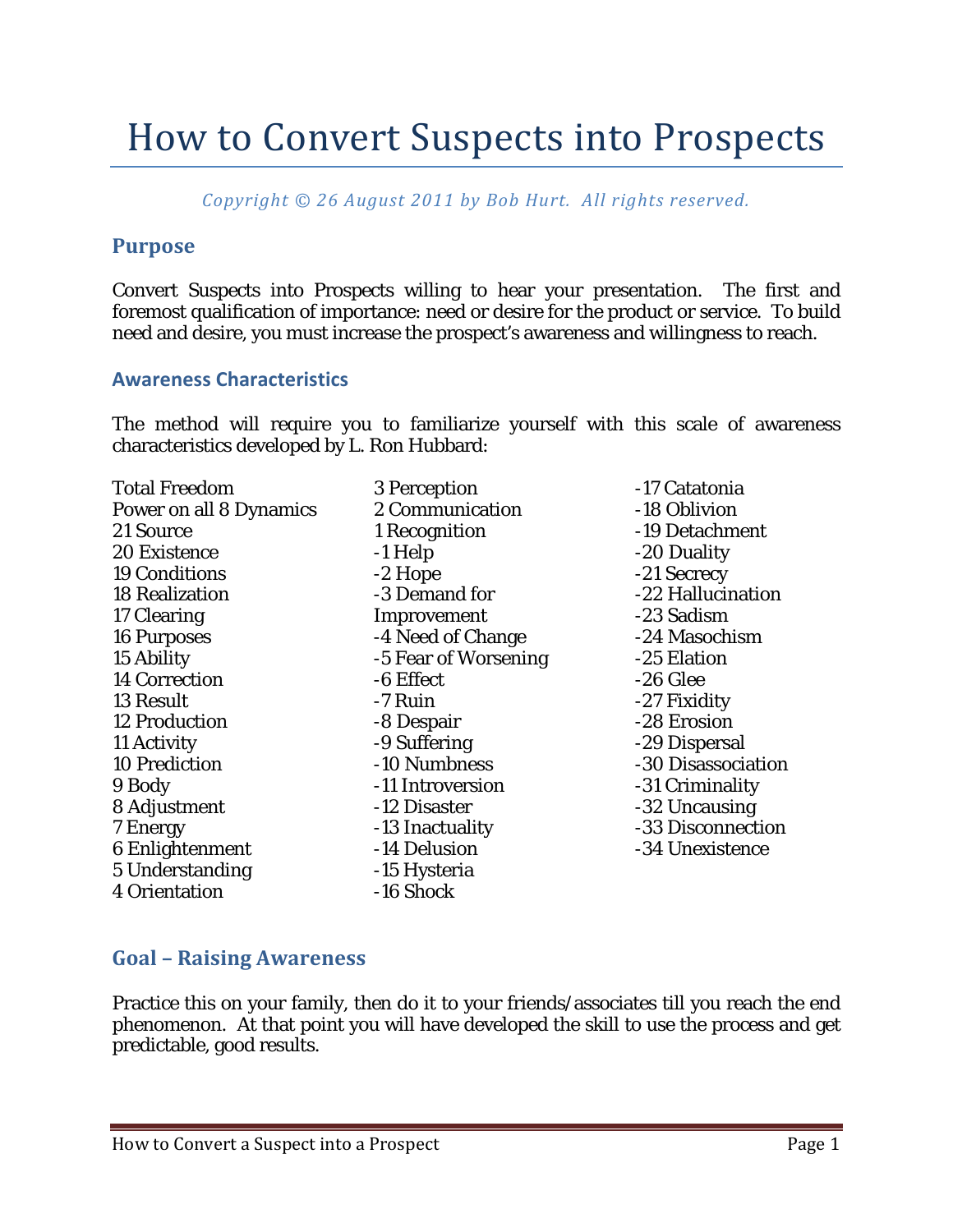# **End Phenomenon**

The target of the process reaches for a solution to his problem, salvation from his ruin. This does not mean the target will buy your solution. Selling takes a different process.

## **Preparation**

Go word-clear the above awareness characteristics so you know for a fact what all those words mean. DO it. Anybody you don't word-clear to whom you teach this method will goof the method up and fail to get ideal results. Print the awareness characteristics in two columns on a tall business card in small typeface large enough for most people to read. You may use front and back, negative on one side, positive on the other.

#### **Process**

- 1. Ask the target: "What troubles or difficulties do you have in life?"
- 2. The target who wants to tease with you will claim poverty and ask you for money. Or the target will put up a social veneer and get glib with something like "Oh fine." Or the target will honestly tell you a ruin or problem. Either way, continue with the following steps because the target has not yet reached for a solution.
- 3. Hand the awareness scale to the target. Ideally you will have printed it legibly on a long business card in one tall column.
- 4. Say "Look at the words on this card, starting with the one on the bottom -34. If you don't know what it means, tell me and I'll give you the meaning. Okay?"
- 5. Say "Good. Now work from the bottom, going up. When you see a word that reminds you of something going on in your life, stop and tell me, Okay?" Smile and nod your head, encouraging the target to say yes.
- 6. Say "Okay, how does that remind you of something going on in your life?"
- 7. You have just cracked open Pandora's Box and all manner of demonic shit will come out. You have found the target's "RUIN" - the first thing ruining the target's life. The target will reveal a very troubled life, a source of unhappiness, misery, etc. So, encourage the target by listening intently and coaxing as necessary, such as by saying "And then…" or repeating back some item now and then to the target. This releases a bit of emotional charge, but not all of it. Then acknowledge and direct the target back to the card. You don't have conversation as a goal. You want the target to reach for a solution.
- 8. Continue this process, acknowledging each item the target mentions. Stay empathetic, but not sympathetic.
- 9. At -7 Ruin, say, "So this is ruining your life, destroying your happiness, isn't it?" and acknowledge whatever the target says, directing attention back to the card.
- 10. At -6 Effect, openly ask the target "So, do you feel more like the effect than causative over your destiny?" This has the effect of rubbing the target's nose in this item, impinging. The target will want to escape from it.
- 11. At -5 Fear of Worsening, you say "You realize that if you don't do something about this, it will only get worse, don't you?"